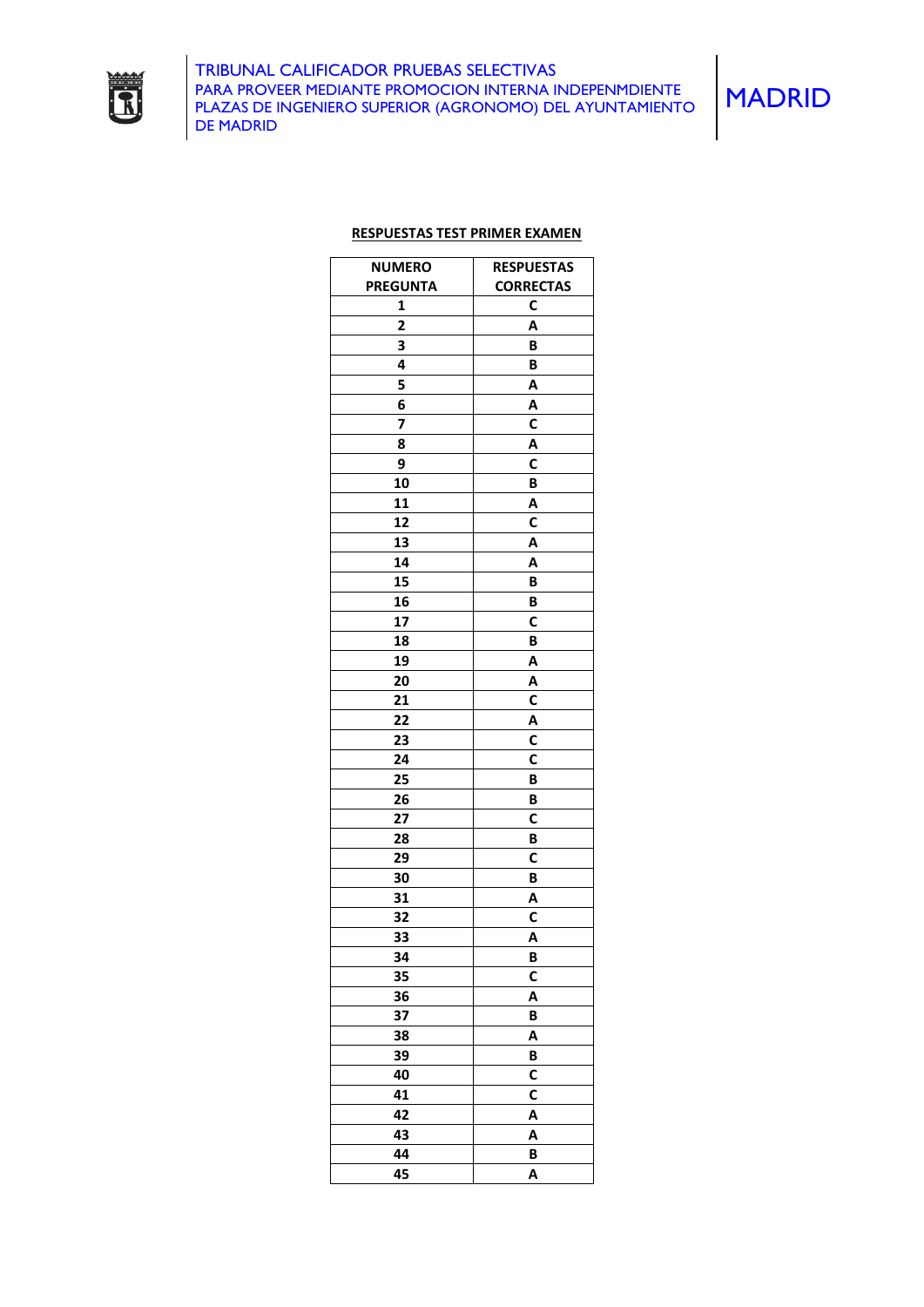

| <b>NUMERO</b>   | <b>RESPUESTAS</b> |
|-----------------|-------------------|
| <b>PREGUNTA</b> | <b>CORRECTAS</b>  |
|                 |                   |
| 46              | C<br>$\mathbf c$  |
| 47              |                   |
| 48              | B                 |
| 49              | $\mathbf c$       |
| 50              | Α                 |
| 51              | C                 |
| 52              | Α                 |
| 53              | B                 |
| 54              | B                 |
| 55              | Α                 |
| 56              | $\mathbf c$       |
| 57              | Α                 |
| 58              | A                 |
| 59              | B                 |
| 60              | B                 |
| 61              | B                 |
| 62              | Α                 |
| 63              | B                 |
| 64              | A                 |
| 65              | $\mathbf c$       |
| 66              | A                 |
| 67              | B                 |
| 68              | Α                 |
| 69              | С                 |
| 70              | C                 |
| 71              | Α                 |
| 72              | Α                 |
| 73              | C                 |
| 74              | B                 |
| 75              | C                 |
| 76              | В                 |
| 77              | C                 |
| 78              | Α                 |
| 79              | B                 |
| 80              | A                 |
| 81              | A                 |
| 82              | A                 |
| 83              | A                 |
| 84              | B                 |
| 85              | A                 |
| 86              | C                 |
| 87              | C                 |
| 88              | Α                 |
| 89              | C                 |
| 90              | A                 |
|                 |                   |

MADRID